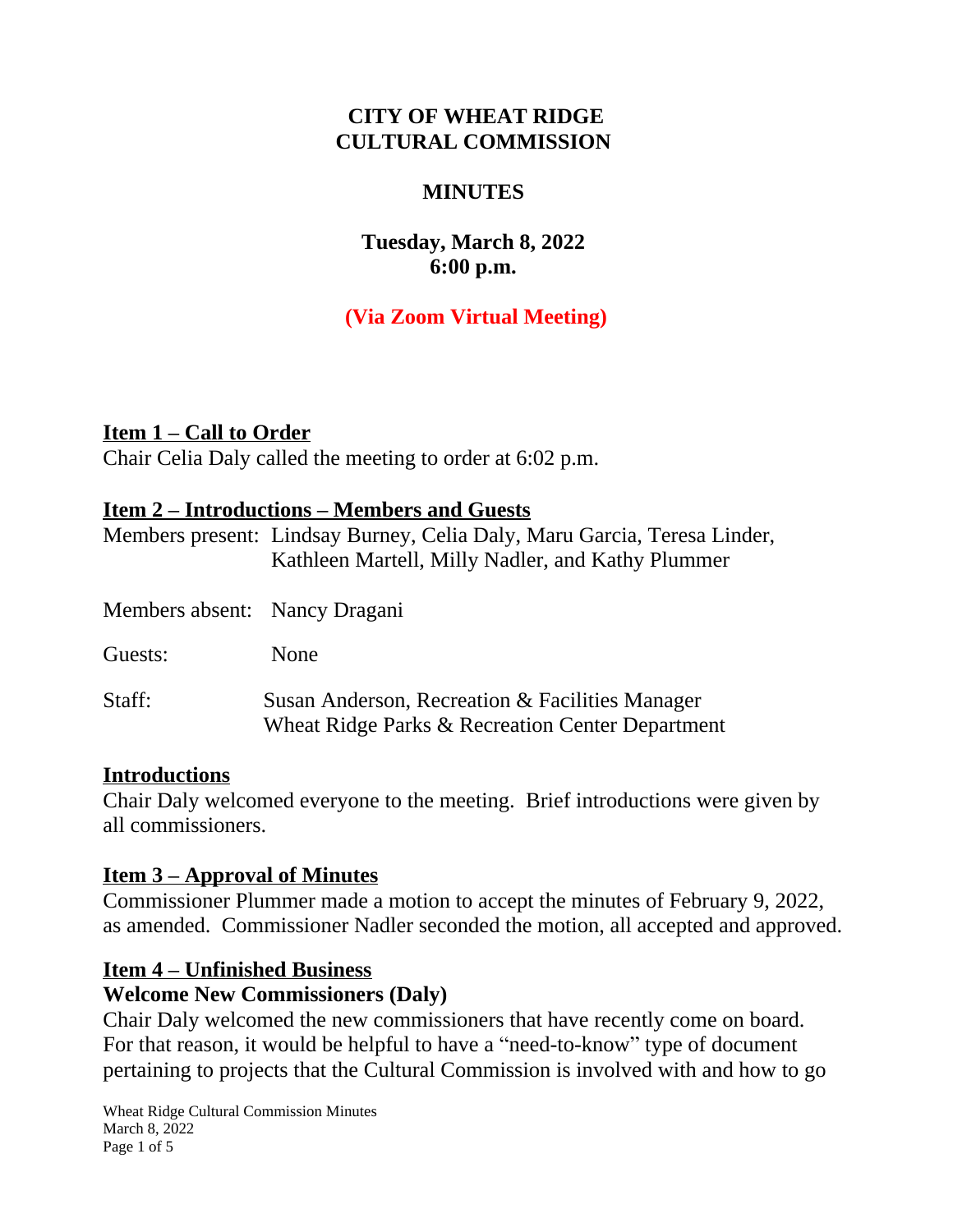about coordinating that particular project/event. This how-to-document would be very useful, especially for the benefit of new commissioners since there has been such a turnover. The document will be sent to everyone for their review. As projects change, the document will be updated with new information.

#### **Recreation Center Mural Project (Anderson)**

Manager Susan Anderson reported she met with all three artists regarding the mural wall art submissions that were submitted for the contest.

She explained for the benefit of the new commissioners that she proposed to the Cultural Commission if they would like to sponsor a mural project for the Recreation Center. The contest would be for adult and youth artists with 1<sup>st</sup>, 2<sup>nd</sup> and 3<sup>rd</sup> place winners to paint two walls located at the Recreation Center. The commission agreed with the proposal and three adult submissions were received. Unfortunately, there was no youth participation for the contest. The three artists' submissions/visions for the wall art were shared with the commission at last month's meeting. It was decided and approved to use the three adult submissions and have the youth portion separate. The artists will paint the mural on March 12-16 in the leisure pool area. The Recreation Center Staff will prep the area prior to the artists arriving on Tuesday. The artists selected the theme for the mural painting which they named "In this Together." Artist supplies that were requested have been purchased. The Parks and Recreation Center Marketing Staff will also prepare signage with the contest/artist information displayed to promote the event with the option for the artists to be involved in adding to the signage as well. The amount currently spent has been \$300 that the commission supports for the project. An unexpected additional expense will need to be purchased and asked the commission if they would like to cover the expense. A paint primer is needed to prep the wall space, but after researching for the product, there is a shortage of wall primer. Another substitute product was found that costs \$300-\$400 for a 5-gallon bucket. In addition, a commission member will be needed to be on the selection committee to help judge the winners for 1<sup>st</sup>, 2<sup>nd</sup> and 3<sup>rd</sup> place. Those selected for the committee include: a member from the community that is knowledgeable about art and also utilizes the Recreation Center, and a staff member that knows art as well that will be part of the committee. The judging will take place on March  $17<sup>th</sup>$  at  $1:00$  p.m. Commissioner Plummer volunteered to take photos. There were discussions to have a rubric for the judges to use for the contest to include a well-defined criterion for judging the art painting. After researching, Commissioner Nadler found a sample rubric. The rubric consists of an overall rating of 1-4, with 4 being the highest. The categories are: Visual Impact (overall quality), Interpretation and Creativity, Composition Design, Craftsmanship, and Criteria. This information will be shared

Wheat Ridge Cultural Commission Minutes March 8, 2022 Page 2 of 5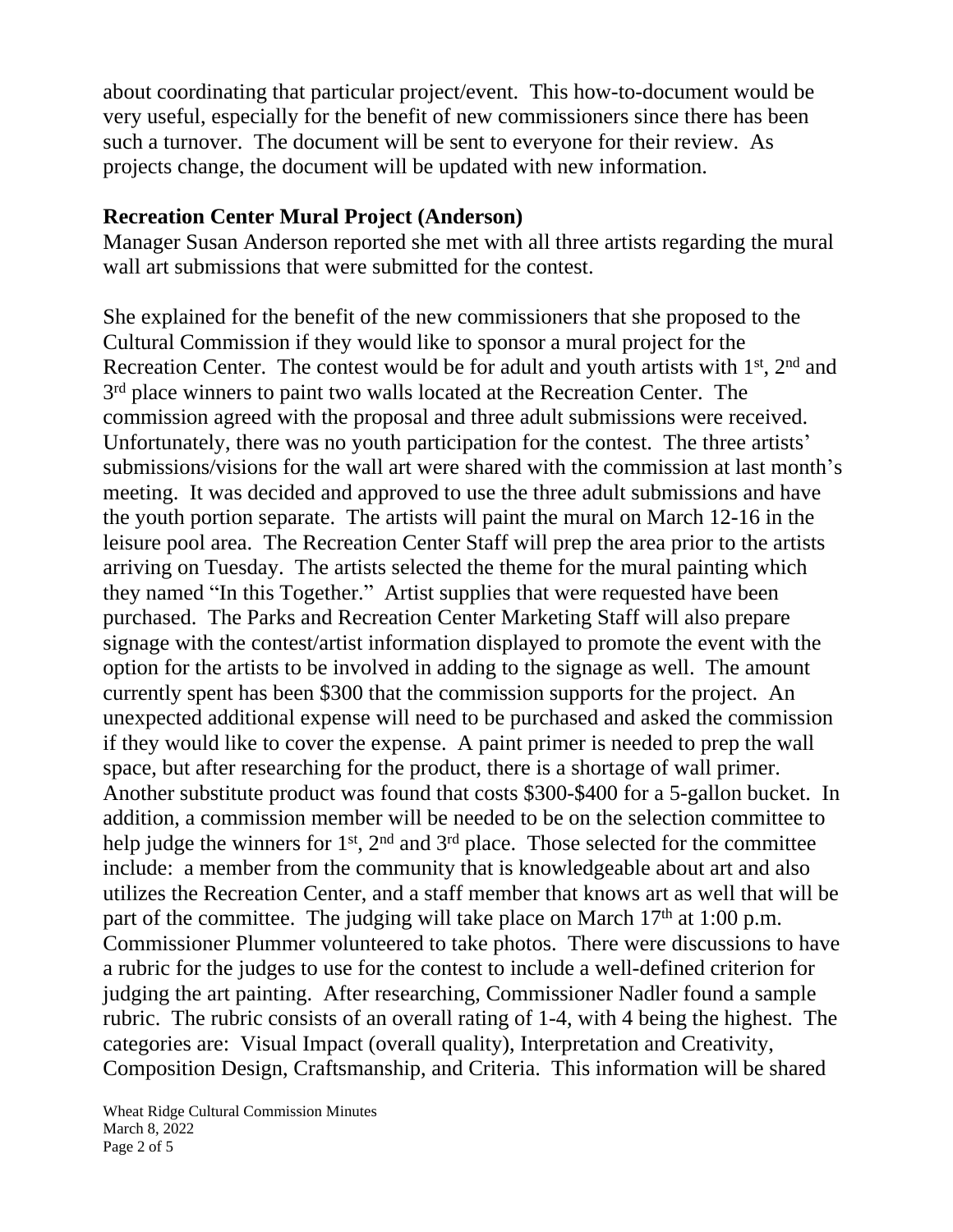with the artists as well so they will know what the judging criteria will be for the contest. This is the first time a mural will be painted at the Recreation Center so it has not been determined if this could be an annual event. The Marketing Staff is also working on a flyer announcement to send to all the schools in the area. Commissioner Burney will be meeting with Wheat Ridge High School Staff on Monday and will share the flyer with them as well. After discussion, the committee decided to fund the extra paint primer expense. Chair Daly made a motion to pay \$350 for the primer expense out of the commission budget, Commissioner Linder seconded it, and all approved. Susan will prepare a new proposal for the youth mural contest for the commission's review and approval to be held in June. The mural will be painted in the Children's Pavilion.

## **Item 5 – New Business**

## **Swiss Flower Relationship (Martell)**

Commissioner Martell shared that she received some negative feedback from the owner of Swiss Flower & Gifts regarding the commission's Wheat Ridge Reads event. She discussed how the commission could improve and support their partnering relationship with the owner of Swiss Flower. Commissioner Garcia stated that she was responsible for the lack of communication with the owner. Discussions included having the owner participate in the commission's Garden Tour by selling flowers, having a class on floral arrangements, participating in the Arts Drop event, or the Mural Contest. These ideas will be discussed with the owner by the Chair and Vice Chair.

## **Land Acknowledgement (O'Donnell)**

Karen O'Donnell, Director of the Parks and Recreation Department, joined the meeting and asked commissioners if they would be interested in participating in serving on a committee pertaining to Land Acknowledgement for the city. She explained that the City of Wheat Ridge is working on this venture. She shared the definition of what Land Acknowledgement means to the city, which is an effort to recognize the indigenous past, present, and future of a particular location and to understand our own place within that relationship. Land Acknowledgements can take the form of written or verbal statements and is becoming more common. This undertaking could create many opportunities for the city. She is taking the lead on this in drafting a statement pertaining to Land Acknowledgement for the City of Wheat Ridge. Interested parties that will be on the committee are from the Task Force, Parks and Recreation Commission, and the Historical Society. After discussion, Commissioners Linder and Daly volunteered to also be on the committee.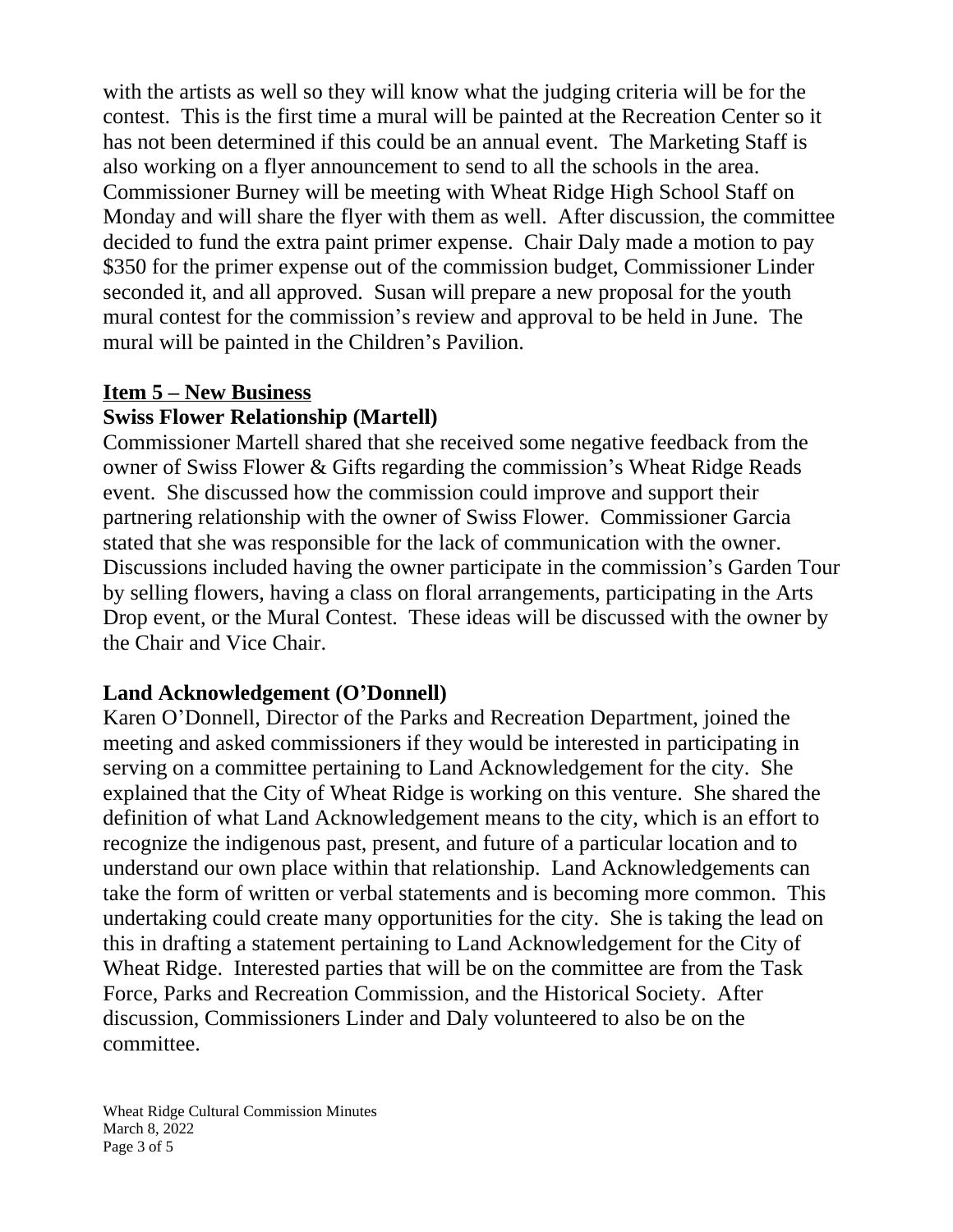### **RidgeFest (Burney)**

Commissioner Burney stated that she was uncertain of what the future looks like for Localworks with their change in management. A lot is happening right now but will know more in a month of what that will consist of and what direction they will be taking with Localworks.

## **Planning for 2022 (Daly)**

Chair Daly reported their budget spreadsheet lists many projects that the commission is currently working on. She asked for suggestions on what other projects to include for this year. The current projects are: Arts Drop, Wheat Ridge Reads, Performances in the Park sponsorship, and the Parks and Recreation Center Mural Contest. Funds have been set aside to sponsor a chalk artist for Chalk of the Town and for the Business Award. After discussion, a Garden Tour was added for this year. Last year they sponsored an additional band for Regenerate Wheat Ridge Harvest Festival and Wheat Ridge Creates Art on the Farm. So, another item for everyone to think about for this year. Commissioner Burney shared there was an article in the newspaper regarding "Art on the Farm" expanding to "Art on the Barn, " so that platform is something else the commission could be involved with as well.

## **Wheat Ridge Reads (Garcia)**

Commissioner Garcia suggested to discuss this topic at the next meeting.

## **Item 6 – Future Agenda Items**

- Art on the Farm
- (Commissioner Garcia will reach out to them regarding the commission's support)
- Arts Drop
- Garden Tour
- Cultural Commission Celebrating 20 Years

## **Item 7 – Commissioner Comments.**

Commissioner Burney: Appreciate the calendar which helps to plan for events since the commission has had a significant turnover.

Commissioner Garcia: Thank you for support and excited about the mural.

Commissioner Martell: Thank you for your flexibility regarding moving the meeting from Wednesday to Tuesday for this month. I am involved with Regenerate

Wheat Ridge Cultural Commission Minutes March 8, 2022 Page 4 of 5